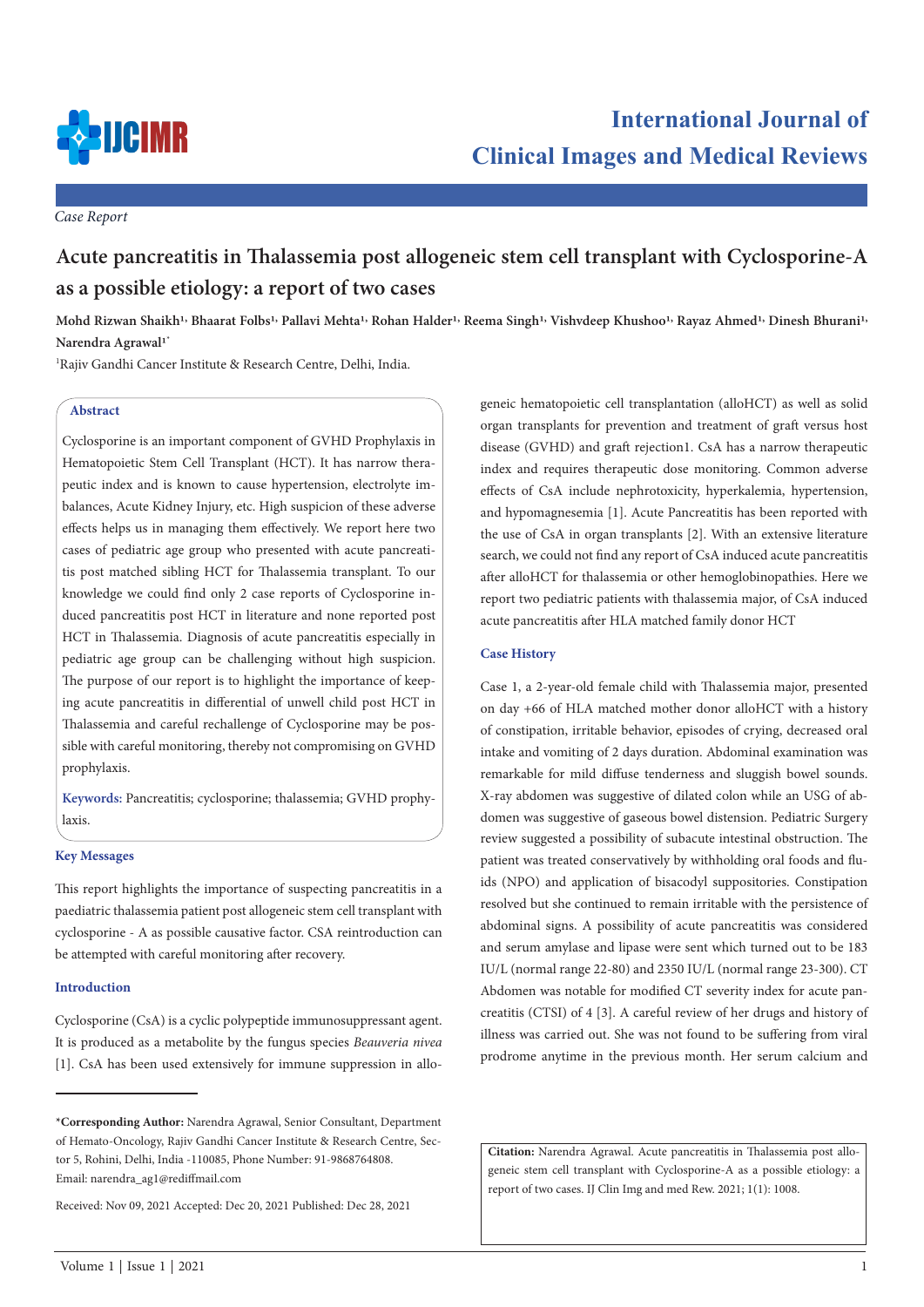triglyceride levels were normal while PCRs for CMV and EBV were negative. She was receiving CsA along with prophylactic acyclovir, penicillin V and co-trimoxazole. Her plasma CsA trough level was 61 ng/mL on the day of her presentation. A possibility of CsA induced acute pancreatitis was considered [4]. *Naranjo* algorithm for causation score was 7 for CsA suggesting probable causation [5]. Her blood pressure and renal functions were normal. She had no other CsA toxicity. With conservative management her symptoms improved over 1 week, USG done after 1 week was suggestive of resolving pancreatitis with falling levels of serum lipase and amylase. She was shifted to Mycophenolate Mofetil (MMF) for GVHD prophylaxis. On day+100 follow up, her chimerism was maintained at 100% donor, but liver enzymes were raised. After excluding infective and drug-induced hepatitis, a possibility of liver GVHD was considered. A decision to re-challenge with CsA under close monitoring was taken. CsA was re-introduced starting at low doses with monitoring of amylase and lipase levels and close monitoring for clinical signs. She did not have a repeat episode of acute pancreatitis and is currently on tapering immunosuppression on day+260 of follow up.

Case 2, a 4-year-old female child with thalassemia major presented on day+154 of HLA matched sibling donor alloHCT with a history of abdominal pain, vomiting and poor oral intake of 2 days duration. The patient had no history of fever. On examination, the patient had tachycardia, normal blood pressure for age, abdominal distention with mild diffuse tenderness. Her USG was suggestive of the bulky pancreas, amylase, and lipase levels were 643 IU/L and 4253 IU/L. The plasma CsA trough level was 252ng/mL. Her chimerism test showed 68% of donor cells. A careful review of her clinical history, lab results, and medications couldn't find other causes of acute pancreatitis than CsA. Naranjo algorithm causation score was 7 for CsA suggesting probable causation [5]. There were no other CsA toxicities. CsA was stopped and she improved with conservative management. The patient was started on MMF for GVHD prophylaxis thereafter. She was considered for a re-challenge of CsA especially after our experience of successful re-challenge of CSA in our previous patient. She was restarted on CsA starting from low doses with amylase and lipase monitoring from day +185 onwards. Currently, she is on escalating doses of CsA on day +225 of follow up with donor chimerism improved to 76%.



Figure 1a (Case 2): Peripancreatic fluid collection. **Figure 1b (Case 2):** Bulky pancreas. **Figure 1c (Case 1):** Bulky pancreas CTSI score 4 s/o moderate acute pancreatitis.

#### **Discussion**

Ito, T. et al showed that intravenous injection of CsA 10 and 20mg/kg body weight (BW) in rats increased the content of pancreatic amylase and protein and decreased the content of pancreatic DNA [6]. Histologically, intraacinar vacuolization and individual cell necrosis were observed [6]. CsA induced a significant increase in serum amylase and pancreatic wet weight in a dose-dependent manner [6]. Qi C et al reported acute pancreatitis in a 16-year-old female patient with acute leukemia on day 24 of alloHCT with CsA or Tigecycline as potential causative agents [4]. In a case report by Guo R et al from China, CsA induced acute pancreatitis was reported on day+20 of HLA matched alloHCT in a 49-year-old male with AML-M2 [7]. Whether Acute pancreatitis developing in post alloHCT patients with relatively lesser duration of exposure to CsA is idiosyncratic or dose-dependent is yet to be elucidated. Although animal experiment data points towards dose-dependent toxicity, in both our cases acute pancreatitis, developed at acceptable plasma levels, questioning this notion.

Other than that, Post-transplant diabetes mellitus (PTDM) is a complication that takes place after solid organ transplant as well as allo-HCTs, with reported incidences ranging from 2 to 53%. Cyclosporine is one of the risk factors for developing PTDM probably due to direct toxic effects on beta cells of the pancreas [8].

From this experience, we conclude that studies are needed in the pathogenesis of CsA induced acute pancreatitis in post alloHCT patients. High suspicion of acute pancreatitis should be kept in post alloHCT patients with abdominal signs and symptoms especially in pediatric patients who may not be able to communicate the typical pain history. CsA re-challenge didn't precipitate pancreatitis in our patients.

## **Declarations**

**Funding:** Funding information is not applicable to this study.

**Conflict of Interest:** All authors declare no conflict of interest to declare.

## **Compliance with Ethical Standards**

**Ethical Approval Statement:** All authors stated that the study has been approved by the appropriate institutional review board and have been performed in accordance with the ethical standards as laid down in the 1964 Declaration of Helsinki and its later amendments or comparable ethical standards**.**

# **Acknowledgements**

We would like to acknowledge Dr Rayaz Ahmed, Dr Vishvdeep Khushoo and Dr Pallavi Mehta in treatment of the patients. We thank all the members, and staff of Rajiv Gandhi Cancer Institute and Research Centre, India for their contribution in the conduct of the study.